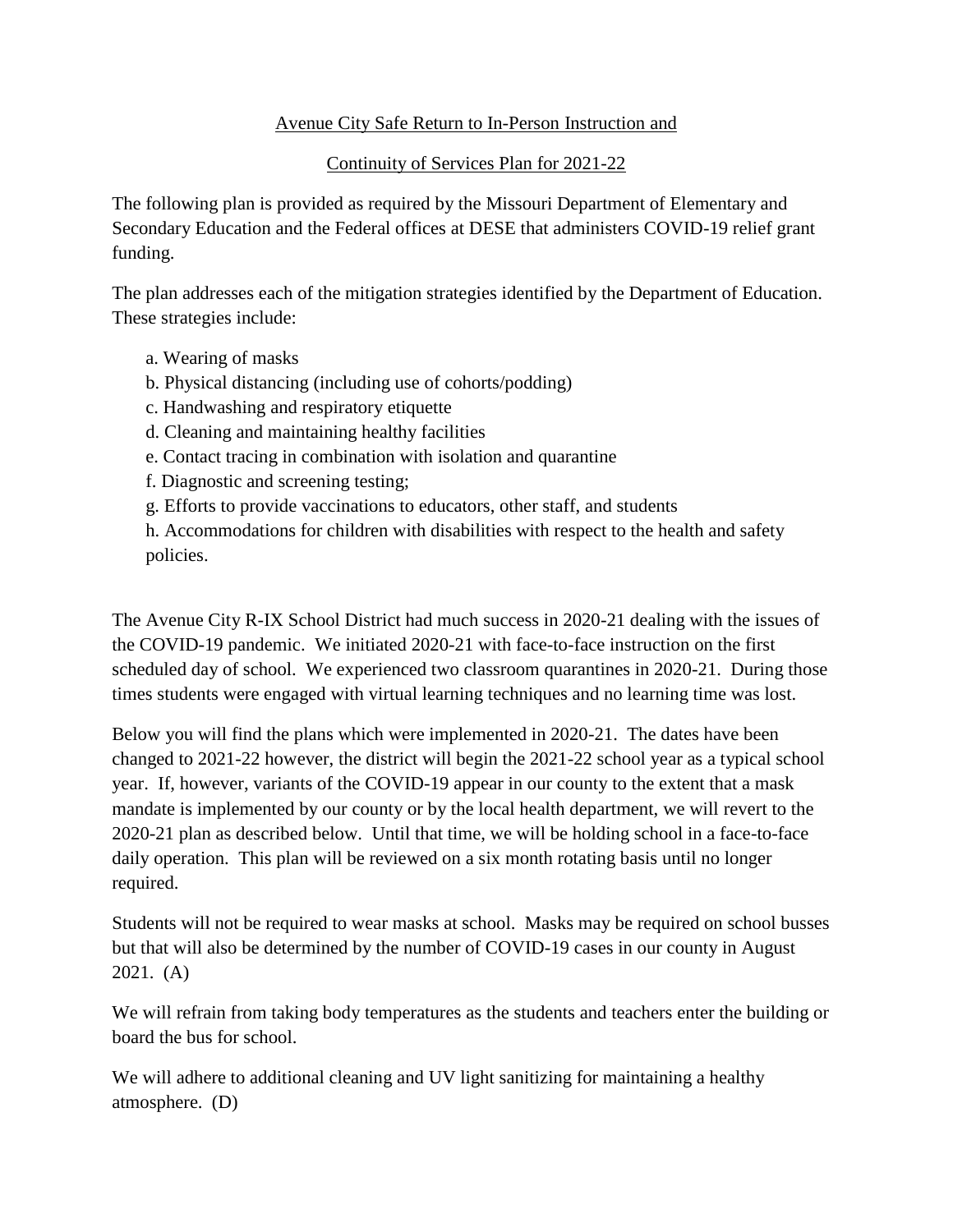We will continue to utilize non-touch fixtures in our restroom facilities. (C,D)

We will scale back our cleaning of our exterior playground equipment to a once a day operation rather than the multiple times per day we did in 2020-21. (D)

In order to deal with the social and emotional issues brought on by the COVID-19 pandemic and our quarantines and early dismissal in 2019, we will expand our mental health/counseling position from a .4 FTE to a .6 FTE. (F,H)

Should the number of COVID-19 cases, or its variants, increase to the point that a mask requirement is imposed by our county, the district will utilize the below plan for 2021-22. This plan is written in a format which would be used to communicate to parents the day-to-day operations and expectations associated with reentry to school during or after a significant community health issue. (A)

The Avenue City School District has developed new procedures to help maintain a healthy school environment. Our plan involves many different layers of protection including cleanliness, modifications in our instruction, accommodations to the classroom environments, limiting access to outside visitors, recognizing signs and symptoms of COVID-19, and educational materials.

We have worked with the Andrew County Health Department, area professionals, Missouri Department of Elementary and Secondary Education, the Center for Disease (CDC) guidelines, the district reentry committee, and the Board of Education to develop a district plan.

You can find out more about our district plan for reentry to school by viewing administration videos on the Avenue City Elementary PTO Facebook page or the district website www.avenuecityschool.org

Using many different resources we have developed four checklists that are intended to help parents, guardians, and caregivers, plan and prepare for the upcoming school year. The checklists are titled:

- Planning for Face to Face Instruction
- Cloth Face Coverings
- Mental Health & Social-Emotional Wellbeing Considerations
- Planning for Virtual At-Home Learning

#### **Planning for Face to Face Instruction:**

Going back to school this fall will require our school and families to work together even more than before. Teachers and staff will teach and encourage preventive behaviors at school. Likewise, it will be important for families to emphasize and model healthy behaviors at home and to talk to your children about changes to expect this school year. Although we plan to start the school year with face-to-face instruction it is important to prepare for the possibility of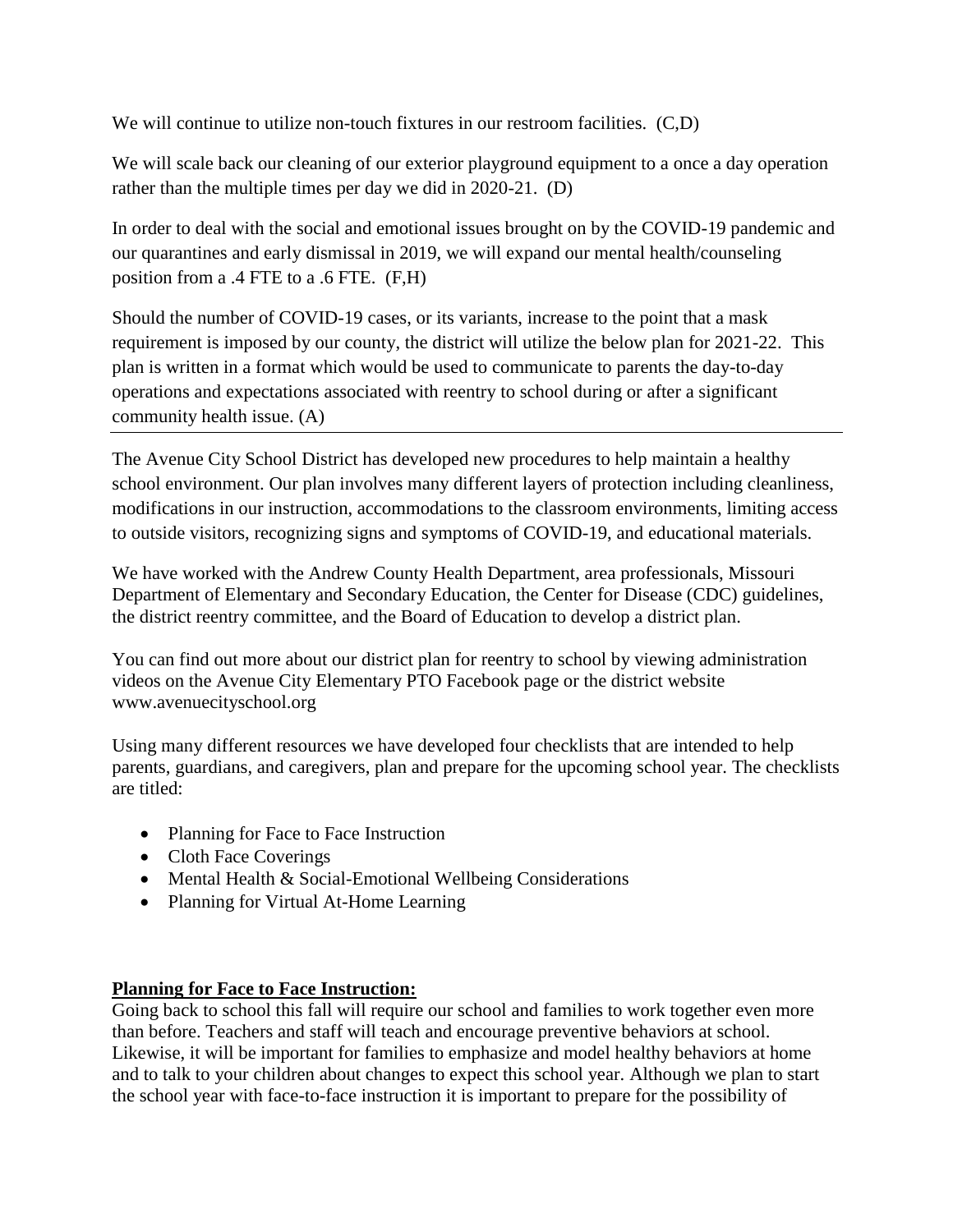virtual learning if school closes or if your child becomes exposed to COVID-19 and needs to stay home.

Reminders for parents as we begin the 21-22 school year:

- School hours will remain the same. (8:25 AM-3:08 PM; Doors to the building will open at 8:00 AM.
- When students' arrive, staff members will scan their temperature. If temperature is below 100.4 degrees F, students will then go directly to breakfast or to their classroom. (E)
- School Aged Childcare (after school) will NOT be provided the  $1<sup>st</sup>$  quarter. We will reassess this decision at the beginning of  $2<sup>nd</sup>$  quarter. (B)
- Extracurricular Activities: ACES will follow Missouri State High School Activities Association guidelines with regard to extracurricular activities. (B)

CDC has created a checklist to help with back to school planning for school year (SY) 2021- 2022. We have modified these checklists to help our Avenue City Parents specifically.

#### Actions to Take and Points to Consider: (A-H)

- $\checkmark$  Check in with your child each morning for signs of illness. If your child has a temperature of 100.4 degrees or higher, they should not come to school. Make sure your child does not have a sore throat or other signs of illness, like a cough, diarrhea, severe headache, vomiting, or body aches. Your child's temperature will be scanned before they get on the bus or before they enter the building. If their temperature is above 100.4 degrees Fareheneit, they will not be able to attend school.
- $\checkmark$  If your child is ill, has signs for symptoms of COVID-19, or has close contact with anyone who has had COVID-19 you must contact the school. Your child should not come to school. You should discuss with Mrs. Russell when your child can return. The school district's point of contact is: School Nurse Shawnda Russell. Call her at 816-662-2305 or email at [srussell@avenuecityschool.org](mailto:srussell@avenuecityschool.org)
- $\checkmark$  Make sure the school is aware who to contact if your child gets sick while at school. (This can be done if you complete yearly registration forms.) Make sure your demographic information is current at school, including emergency contacts and individuals authorized to pick up your child(ren) from school.
- $\checkmark$  Make sure you are aware of local COVID-19 testing sites. (Nurse Russell can help you find a site  $-$  if needed.)
- $\checkmark$  Make sure your child is up-to-date with all vaccinations including for flu. All school-aged children should get an influenza flu vaccine every season, with [rare exceptions.](https://www.cdc.gov/flu/prevent/whoshouldvax.htm) This is especially important this year because we do not yet know if being sick with COVID-19 at the same time as the flu will result in more severe illness.
- $\checkmark$  Review and practice proper hand washing techniques at home, especially before and after eating, sneezing, coughing, and adjusting a face cover. Cover your mouth and nose with a tissue when you cough or sneeze. Throw used tissues in the trash. If you don't have a tissue, cough or sneeze into your elbow, not your hands.
- $\checkmark$  Remember to immediately wash your hands after blowing your nose, coughing or sneezing. [Make hand washing fun](https://www.cdc.gov/handwashing/handwashing-family.html) and explain to your child why it's important.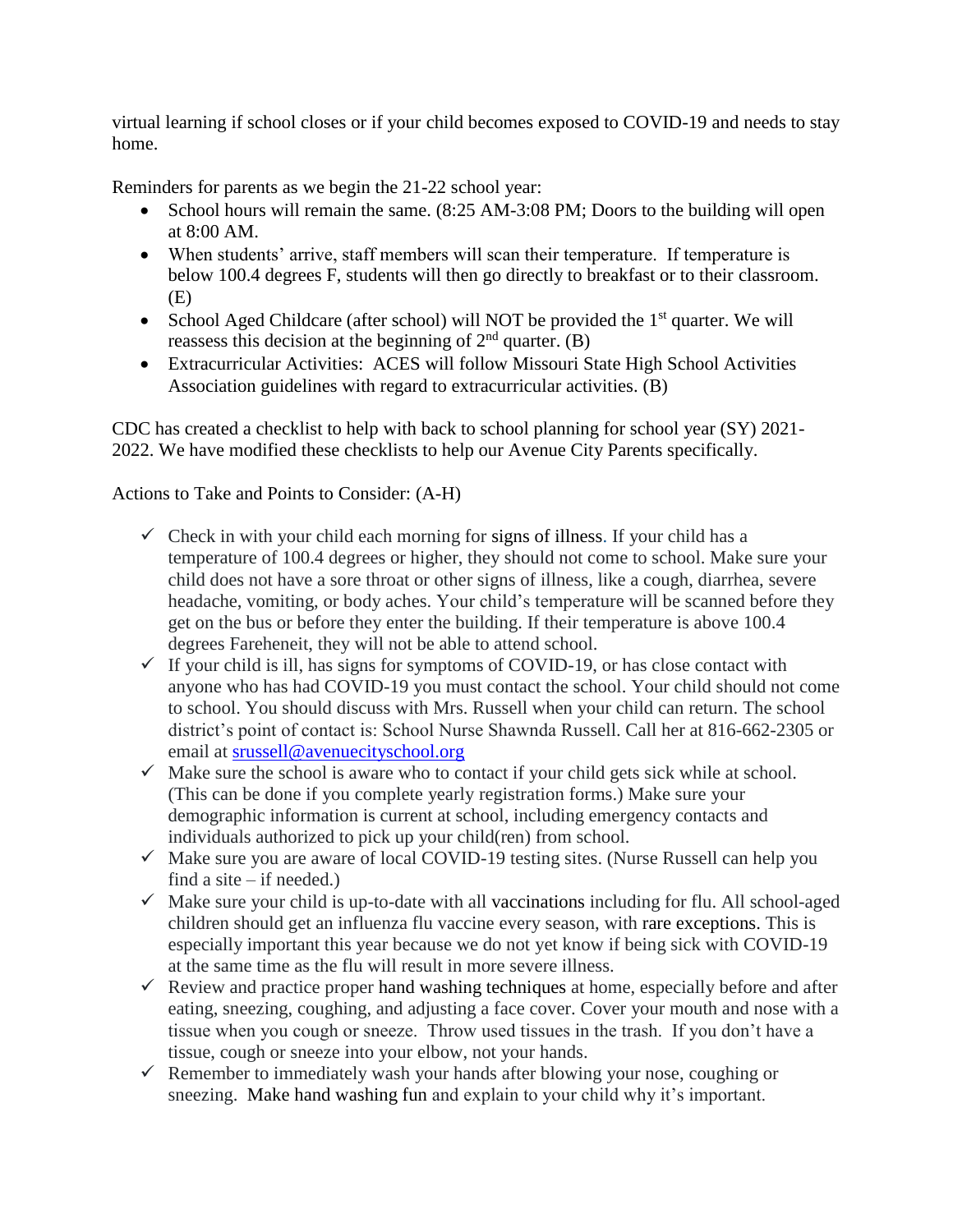- $\checkmark$  Pack a reusable water bottle with a lid in your child's backpack. Your child will NOT be able to use water fountain, but the refill stations will be available.
- $\checkmark$  Pack a cloth face mask in your child's backpack. Practice using the mask.
- $\checkmark$  [Talk](https://www.cdc.gov/coronavirus/2019-ncov/daily-life-coping/talking-with-children.html) to your child about precautions to take at school. Children should be advised to:
	- o Wash and sanitize their hands more often.
	- o Keep physical distance from other students.
	- o Wear a cloth face covering at different points in the day,
	- o Avoid sharing objects with other students, including water bottles, devices, writing instruments, and books.
	- o Use hand sanitizer.
	- o Monitor how they feel and tell an adult if they are not feeling well.
- $\checkmark$  The school district will communicate with families if your child has been exposed to a positive case of COVID-19. We will use the school website, PTO Facebook page, and our school communication system (text /email / phone call) for these announcements. Please note that individual student privacy will be upheld.
- $\checkmark$  Plan for possible school closures or periods of quarantine. If transmission is increasing in our community or if multiple children or staff test positive for COVID-19, the school building might close. Similarly, if a close contact of your child (within or outside of school) tests positive for COVID-19, your child may need to stay home for a 2-week quarantine period. You may need to consider the feasibility of teleworking, taking leave from work, or identifying someone who can supervise your child in the event of school building closures or quarantine. If this is an extended period of time – the district will make arrangements for continuation of your child's education.
- $\checkmark$  Plan for transportation:
- $\checkmark$  If your child rides the bus, they MUST wear a cloth face covering on the bus and they must stay in their assigned seat.
- $\checkmark$  If you plan to carpool, plan on every child in the carpool and the driver to wear cloth face coverings.
- $\checkmark$  If your child has a specialized plan such as an IEP, 504, Speech / Language Therapy, or Remedial Reading, your child's case worker will reach out to you letting you know how we plan to meet your child's needs.
- $\checkmark$  Consider limiting your child's in-person out-of-school interactions with other peoples. If they do participate in out-of-school activities, make sure social distancing guidelines are followed.
- $\checkmark$  Should you need information regarding vaccination opportunities you may contact the School Nurse Shawnda Russell. Call her at 816-662-2305 or email at srussell@avenuecityschool.org

# **Cloth Face Coverings**

Avenue City School is requiring that all students bring a cloth face mask to school. There will be specific activities and times that the district requires your child to wear a mask. (for example: while on the bus or when social distancing guidelines cannot be followed.) If you prefer for your child to wear a mask the entire time they are at school; we support you in that decision.

 $\checkmark$  Have multiple cloth face coverings, so you can wash them daily and have back-ups ready. Choose cloth face coverings that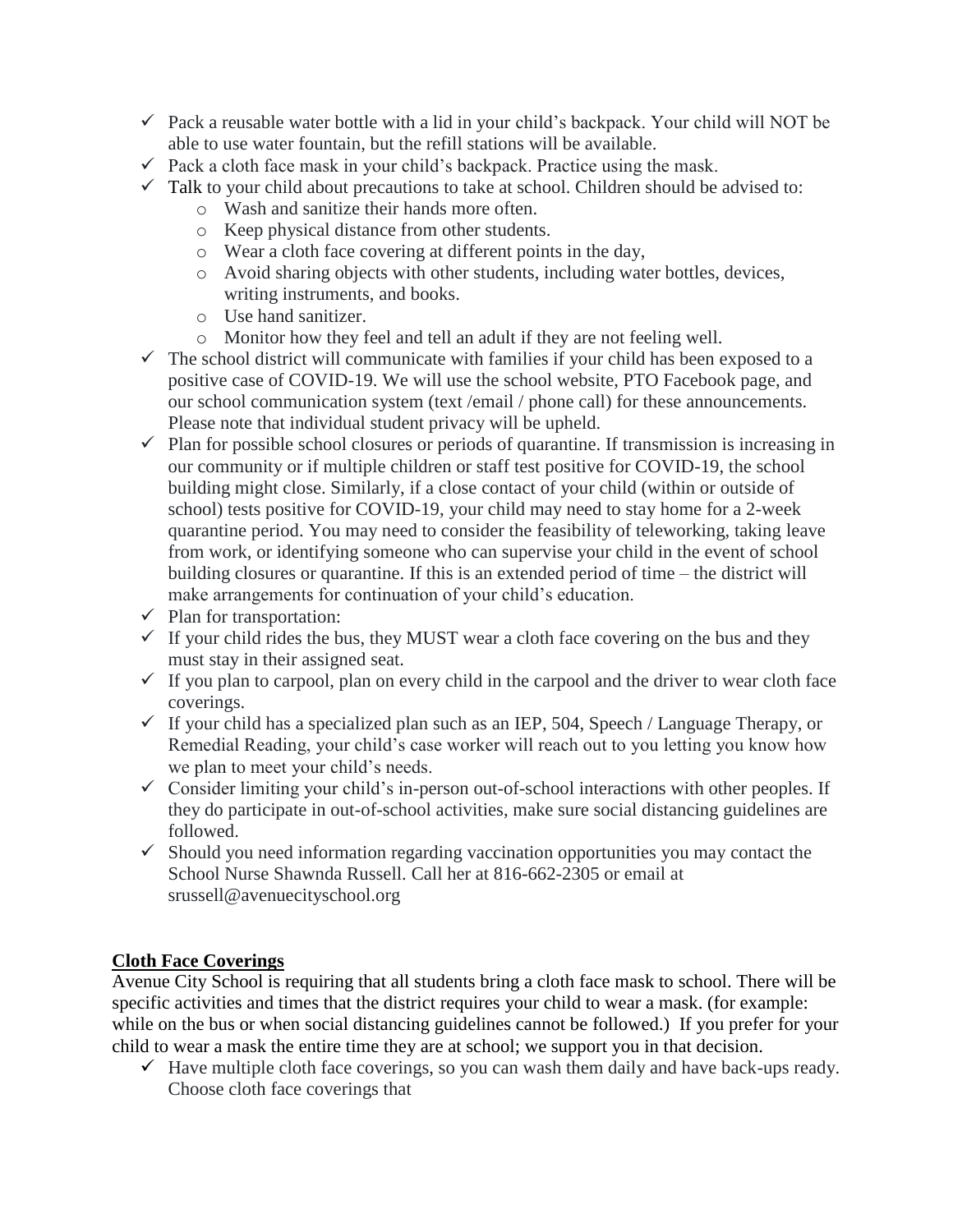- o Fit snugly but comfortably against the side of the face
- o Completely cover the nose and mouth
- o Are secured with ties or ear loops
- o Include multiple layers of fabric
- o Allow for breathing without restriction
- o Can be washed and machine dried without damage or change to shape
- o Label your child's face mask with permanent marker.
- $\checkmark$  Practice with your child putting on and taking off cloth face coverings without touching the cloth.
- $\checkmark$  If you have a young child, help build their comfort wearing a cloth face covering and become comfortable seeing others in face covers.
	- o Praise your child for wearing a cloth face covering correctly.
	- o Put a cloth face covering on stuffed animals.
	- o Draw a cloth face covering on a favorite book character.
	- o Show images of other children wearing cloth face coverings.
	- o Allow your child to choose their cloth face covering.
- $\checkmark$  Consider providing your child with a container (labeled) to bring and store their face mask in.

## **Mental Health & Social-Emotional Wellbeing Considerations:**

Since the school experience will be very different from before with desks far apart from each other, teachers maintaining physical distance, etc., it is unlike anything your child is used to. Before school is in session, you may want to talk to your child and explain that all these steps are being taken to keep everyone safe and healthy. The list below provides actions and considerations regarding your child's mental health and emotional well-being as they transition back to in-person school.

- $\checkmark$  Talk with your child about how school will look different (e.g., desks far apart from each other, teachers maintaining physical distance, Anticipate behavior changes in your child.
- $\checkmark$  Watch for changes like excessive crying or irritation, excessive worry or sadness, unhealthy eating or sleeping habits, difficulty concentrating, which may be signs of your child struggling with [stress and anxiety.](https://www.cdc.gov/coronavirus/2019-ncov/daily-life-coping/for-parents.html)
- $\checkmark$  Avenue City School District has contracted with our school counselor to be present in our building more to help with these situations. If your child is having trouble socially or emotionally adjusting, please reach out to your child's teacher or the school counselor Ms. Stormie Milne. Call 816-662-2305 or email [smilne@avenuecityschool.org](mailto:smilne@avenuecityschool.org)
- $\checkmark$  You can be a role model for your child by practicing self-care:
	- **Take breaks**
	- Get plenty of sleep
	- **Exercise**
	- $\blacksquare$  Eat well
	- **Stay socially connected**

# **Planning for Virtual or At-Home Learning:**

We certainly hope we do not have to break from face to face instruction and resort to virtual athome learning, however it is a possibility. It is important to prepare for this possibility of virtual learning if the district closes or if your child becomes exposed to COVID-19 and needs to stay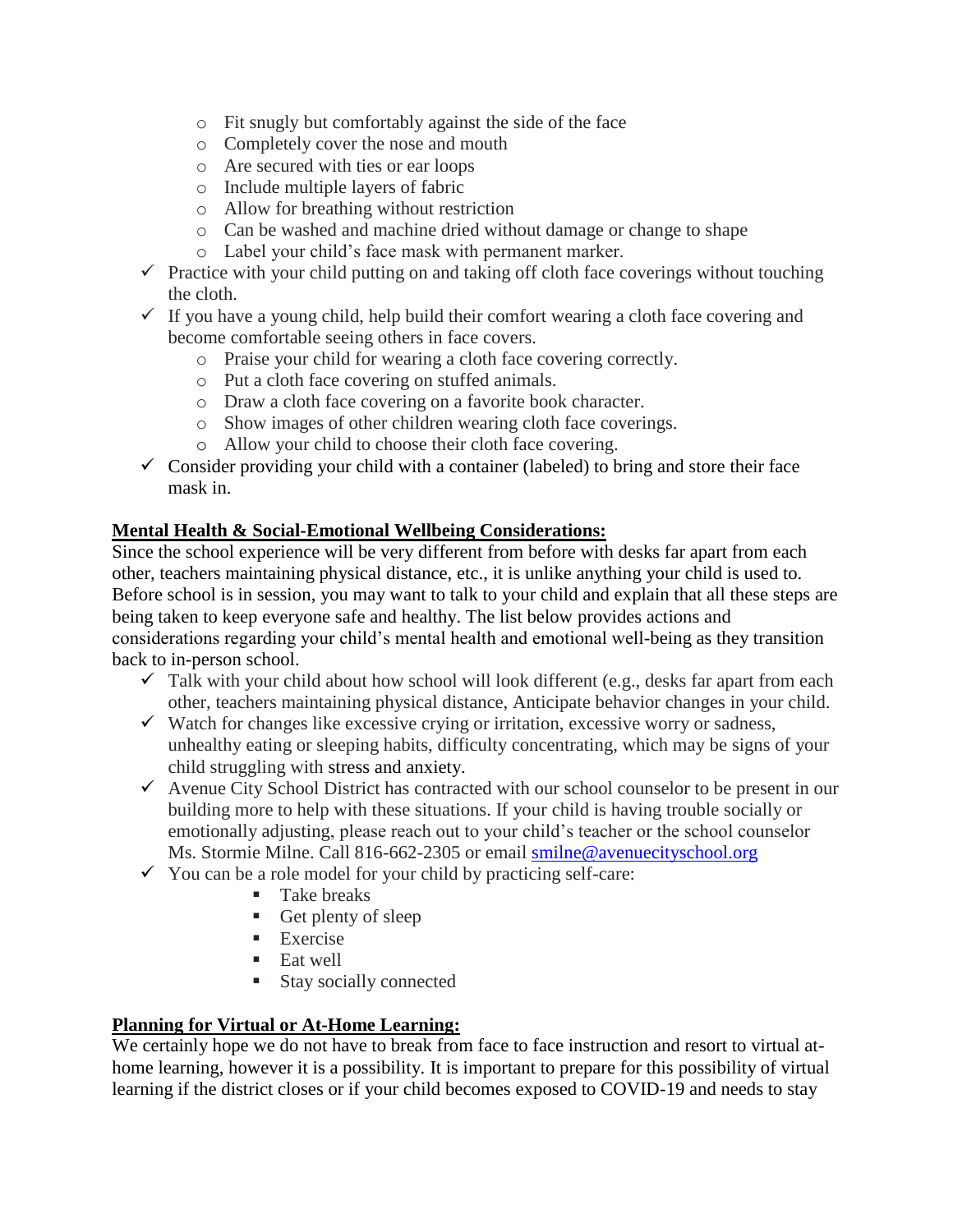home. At some point in the school year, the district with guidance from the Andrew County Health Department might have to send home a group of students or the entire school for an extended time. If this is the case the district will provide Virtual or At-Home Learning: Things to consider as you get ready for virtual or at-home learning.

- $\checkmark$  Stay up to date with announcements via the school website, the PTO Facebook page, etc.
- $\checkmark$  Create a schedule with your child and make a commitment to stick with it. Structure and routine can greatly help your child from falling behind with assignments.
- $\checkmark$  Try to find a space where you live that's free of distractions, noise, and clutter for learning and doing homework.
- $\checkmark$  Identify opportunities for your child to connect with peers and be social—either virtually or in person, while staying social distant.
- $\checkmark$  Your child's teacher will communicate with you the following:
	- o Times of regular and consistent opportunities during each day for staff and student check in.
	- o What communication application the teacher will use to communicate about classroom instruction.
	- o Times of regular and consistent (daily) live video instruction.
	- o What to do if your family has technology barriers to learning from home and how the district can help with this.
- $\checkmark$  If your child has a specialized plan such as IEP, 504, Speech / Language Therapy, or Remedial Reading Plan the case worker will reach out to you to let you know how we will meet the needs of your child. (H)